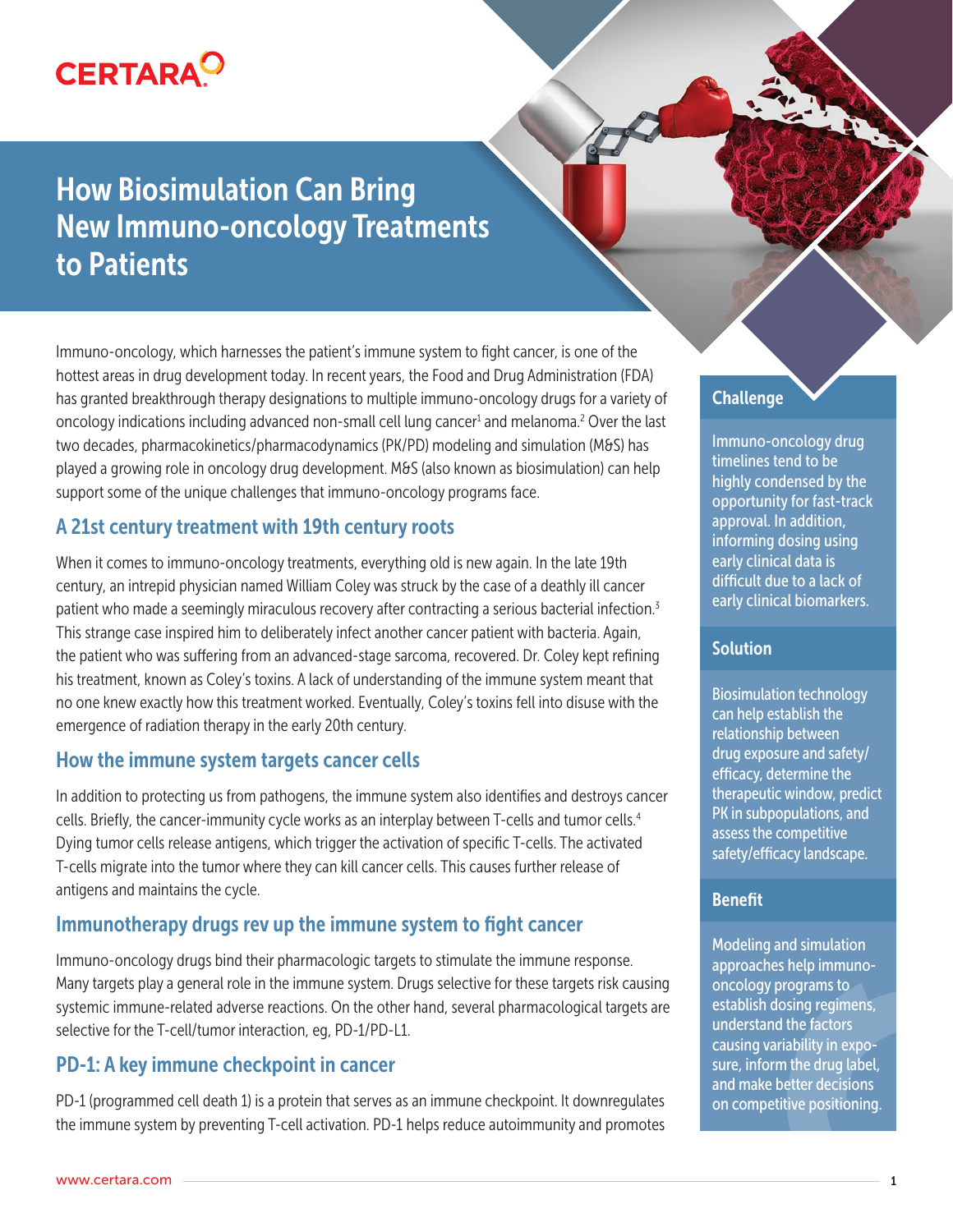Clinical development in immuno-oncology programs follows a condensed timeline wherein classical development phases are not readily discernible. In this compressed time line, modeling and simulation is applied continuously to answer questions; no clear separation exists between learn-confirm cycles.

self-tolerance. This checkpoint protein inhibits the immune system by promoting apoptosis in antigen-specific T-cells and, simultaneously, reducing apoptosis in regulatory T cells (suppressor T cells). Cancer cells overexpress PD-1 ligands (PD-L1/PD-L2), which bind PD-1 to suppress the immune system.

Immuno-oncology drugs can target the PD-1 signaling pathway in one of two ways. PD-1 inhibitors target PD-1 on T cells whereas PD-L1/PD-L2 inhibitors target the PD-L1/PD-L2 ligand expressed on tumor cells. These inhibitors are generally antibodies. Both types of inhibitors release the "brakes" that the tumor places on the immune system so that T-cells are able to identify and kill cancer cells.

The pharmaceutical industry has jumped on the "PD-1 bandwagon." Two anti-PD-1 drugs (nivolumab<sup>5</sup> and pembrolizumab) have been approved and at least nine other PD-1/PD-L1 drugs are in varying stages of clinical development. Likewise, a rising trend is combining immuno-oncology drugs with other anticancer treatments including standard chemotherapies, targeted therapies, other immuno-modulators, and anticancer vaccines.

#### Anti-PD-1 treatments show promise

Initial clinical results of anti-PD1 treatments have been promising. Objective response (OR) rates observed in multiple cancer types were well beyond the rates achieved with the present standard of care (SOC). In the meantime, these drugs also improved overall survival (OS) for cancer patients. Specifically in advanced melanoma, superior efficacy was observed compared to dacarbazine, the pre-immunotherapy SOC, as well as compared to ipilimumab, a CTLA-4 inhibitor and the first immune checkpoint inhibitor. Patient PD-L1 status appears to predict the anti-PD-1 drug response.<sup>6</sup> Since PD-1 inhibitors block PD-1 from interacting with its tumor cell ligands to "revive" the immune system, it's no surprise that patients with PD-L1 positive tumors have better outcomes than PD-L1 negative patients.

## Clinical development in immuno-oncology

The standard clinical development trajectory follows a phased, linear course. Clinical pharmacology characterization is largely done through dedicated healthy volunteer studies in phase I. For these programs, M&S is applied in learn-confirm cycles which inform the next phase of development and generally take place around well-defined milestones in the program.

In contrast, clinical development in immuno-oncology programs thus far has followed a much more condensed time line wherein the classical drug development phases are not readily discernible. Clinical pharmacology is generally characterized as part of safety/efficacy studies rather than through healthy volunteer studies. In this compressed timeline, M&S is continuously applied to address a variety of questions; no clear separation exists between learn-confirm cycles.

## Challenges and opportunities in immuno-oncology clinical development

The unique trajectory of immuno-oncology programs means that their sponsors face distinct challenges. For example, the timelines for development tend to be highly condensed by the opportunity for fast-track approval. In addition, a lack of early clinical biomarkers means informing dosing using early clinical data is difficult.

Immuno-oncology has its upsides as well. Opportunities frequently arise for extending the drug to multiple oncology indications. M&S can help leverage the data from one indication to support development, and ultimately, approval for another. Moreover, the potential for developing multiple combination treatments can increase a drug program's value.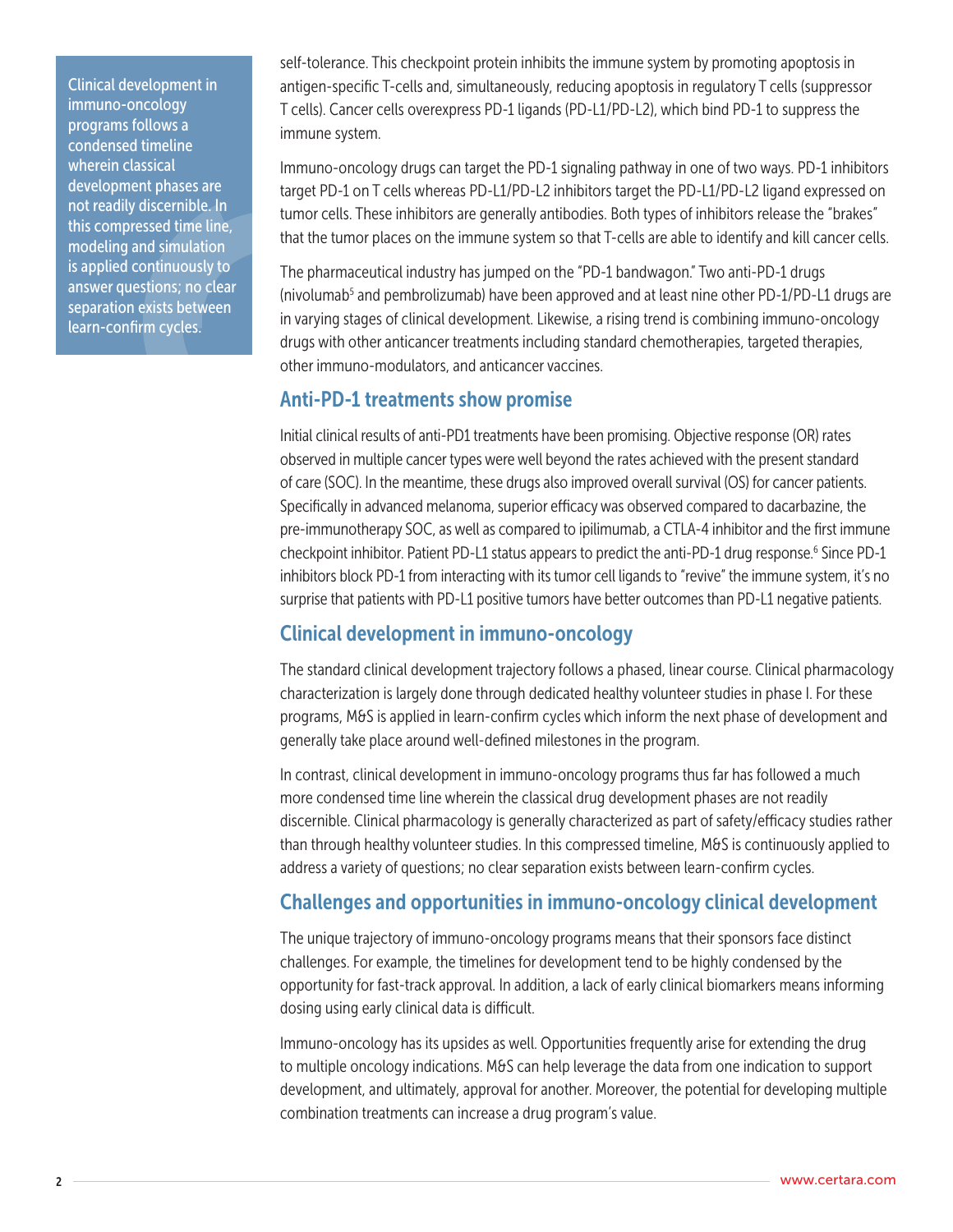## Leveraging biosimulation increases the probability of regulatory and commercial success

PK/PD M&S can be leveraged throughout the development of an immuno-oncology drug. Early in development, M&S can help translate pre-clinical data from mouse xenograft models to support establishing the clinical dose regimens. Once a drug candidate moves into the clinic, its safety and efficacy profile must be characterized. Pharmacometrics can help establish the relationship between drug exposure and safety and efficacy parameters to support and justify the dosing regimen and determine the drug's therapeutic window.

Regulatory agencies expect sponsors to understand the intrinsic and extrinsic factors that might cause variability in drug exposure. In the absence of dedicated clinical pharmacology studies, population PK analysis can be performed on sparsely sampled PK data from patients to understand which factors significantly impact exposure. Furthermore, semi-physiological approaches can be used to predict PK at the site of action. These models can also help predict PK in other populations that the sponsor might want to include in the drug label.

Finally, regulatory success alone is no guarantee of commercial success. By understanding the competitive landscape, sponsors are better positioned to make critical decisions. Model-based meta-analysis (MBMA) of publicly available clinical trial data can be used to assess a compound's safety and efficacy profile compared to the SOC and/or competitor drugs in development. MBMA enables indirect comparison, taking into account the impact of treatment, patient population, and trial characteristics. This type of analysis can help estimate the probability that a drug can differentiate itself in terms of efficacy and/or safety from competitors in the same drug class or across drug classes. In the quickly evolving immuno-oncology landscape, MBMA and associated clinical trial outcome databases allow sponsors to stay on top of new developments and understand the relative merits of their drug. By incorporating biosimulation approaches into the fabric of an immuno-oncology program, sponsors will be better positioned to deliver safer and more effective medications to patients.

#### **References**

1. US Food and Drug Administration. FDA News Release: FDA approves Keytruda for advanced non-small cell lung cancer. 2 October 2015. http://www.fda.gov/ NewsEvents/Newsroom/PressAnnouncements/ucm465444.htm

2. US Food and Drug Administration. FDA News Release: FDA approves Keytruda for advanced melanoma. 4 September 2014. http://www.fda.gov/NewsEvents/ Newsroom/PressAnnouncements/ucm412802.htm

3. Davis, R. (2015, December 28). Training The Immune System To Fight Cancer Has 19th-Century Roots. Retrieved March 24, 2016, from http://www.npr.org/sections/ health-shots/2015/12/28/459218765/cutting-edge-cancer-treatment-has-its-rootsin-19th-century-medicine

4. Chen, D. S., & Mellman, I. (2013). Oncology meets immunology: The cancerimmunity cycle. *Immunity*, 39(1), 1-10.

5. US Food and Drug Administration. FDA approves Opdivo to treat advanced form of kidney cancer. 23 November 2015. http://www.fda.gov/NewsEvents/Newsroom/ PressAnnouncements/ucm473971.htm

6. Sunshine, J., & Taube, J. M. (2015). PD-1/PD-L1 inhibitors. *Current Opinion in Pharmacology*, 23, 32-38.